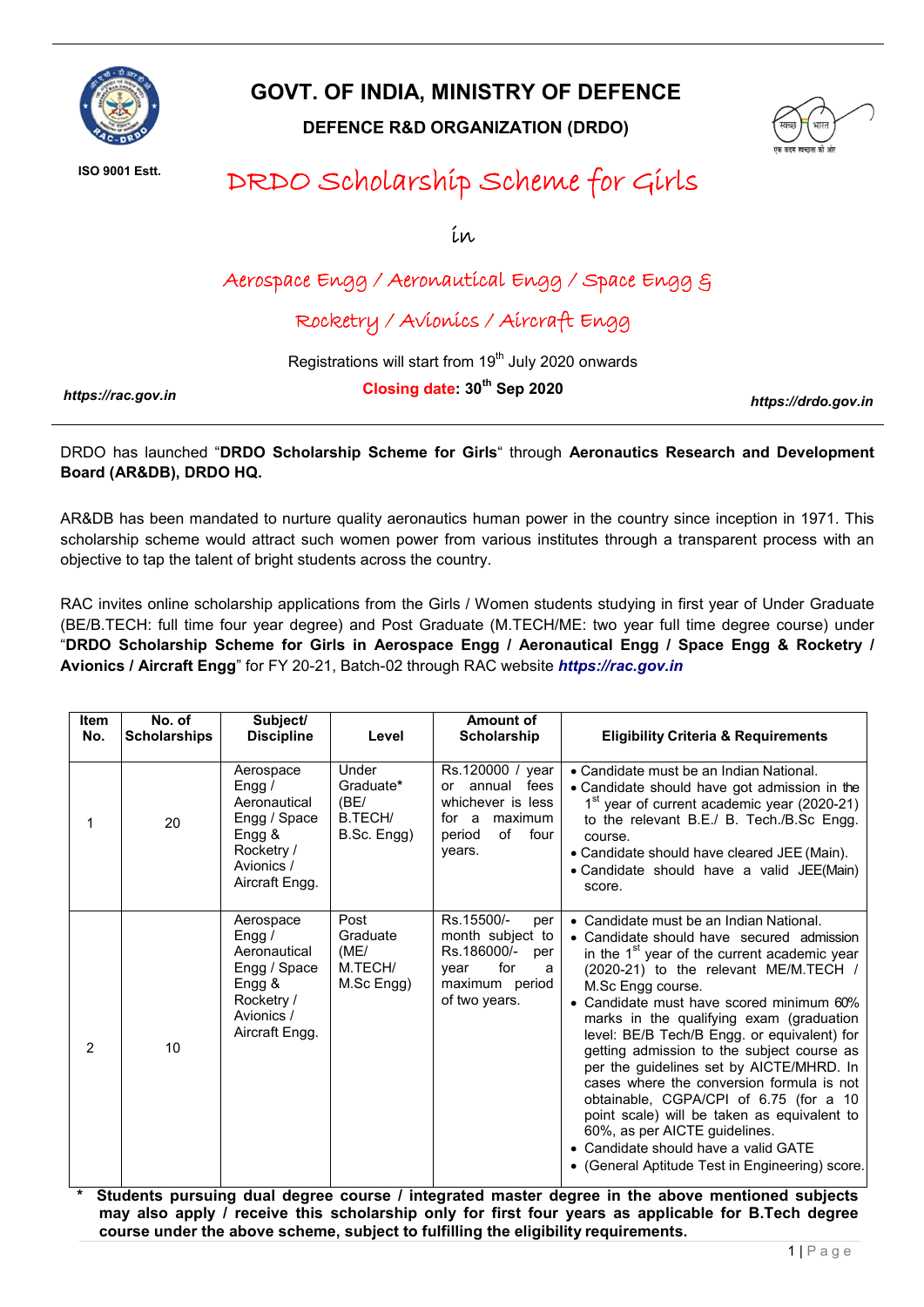- 1. The applicants should ensure that they satisfy the eligibility criteria as on the closing date of advertisement. Candidates should be in possession of Essential Qualifications and should have JEE (Main) and GATE valid score" for B.Tech and M.Tech respectively. The prescribed Essential Qualifications are bare minimum and mere possession of same does not guarantee the scholarship.
- 2. The scheme is free from any bond obligation. However, the scholars of the scheme will have to do their major final year project work preferably at DRDO/ Govt. Labs or in AR&DB funded projects in any institutions during their course work.

#### 3. Selection Process:

- a) First year Under graduate (B.E./B.Tech./BSc. Engg.) scholarship (for 4-yr full time course) will be based on the merit of JEE (Main). Candidates without valid JEE (Main) score will not be considered.
- b) First year Post graduate (M.E./M.Tech./M.Sc. Engg.) scholarship (for 2 yr full time course) will be based on the valid GATE score on merit basis. The candidates without valid GATE score will not be considered.

#### 4. Scholarship in the following year(s):

During the period under scholarship, Post Graduate and Under Graduate scholars are required to pass all the tests and examinations which may be prescribed by the Institutions so as to maintain a cumulative grade point average of 7.00 or 70% marks. The scholarship amount of the particular year will however not be disbursed to those who are not able to pass test/examination and do not successfully complete the academic year. The list of the qualifying students in the first and the following years, institute-wise, would be forwarded to AR&DB for further processing of the case for release of scholarship to the Grantee Institutions. The list of students for discontinuity of the scholarship would be forwarded to AR&DB from the institutes for record.

#### 5. Conditions of Scholarship:

- a. Once scholarship is discontinued to a candidate it will not be granted further, inspite of qualifying the eligibility in the later years.
- b. Students availing this scholarship will be entitled to avail only one scholarship at a time and an undertaking has to be furnished by the students and it should be countersigned by the institute that she is not availing any other scholarship from any other institute / department / agency.
- 6. Candidates will have to produce all certificates, in original, for verification in the Institute and a certificate has to be forwarded to AR&DB in this regard by the institute where the student belongs.
- 7. Applications without scanned copies of certificates for the requisite essential educational qualification or incomplete applications will be summarily rejected. No correspondence would be entertained in this regard.
- 8. Selected candidates will be considered for scholarship and will get scholarship through their respective Institute. The Institute has to submit the contingent bill with ECS mandate for all the candidates so selected for scholarship for release of money for scholarship.
- *9.* The offer of scholarship to the selected candidates will be restricted to the number of scholarship in order of merit. List of candidates selected for scholarship will be made available at AR&DB website: *ht[tps://www.drdo.gov.in/drdo/boards/ardb/inde](http://www.drdo.gov.in/drdo/boards/ardb/index.htm)x.ht[m](http://www.drdo.gov.in/drdo/boards/ardb/index.htm)*
- 10. Number of scholarships are limited to 20 for Under Graduate and 10 for Post Graduate students pursuing their respective degrees at the academic institutes.

*11.* For queries for status of approval of scholarship candidates may contact at e-mail *[ardb@hqr.drdo.in](mailto:ardb@hqr.drdo.in)*